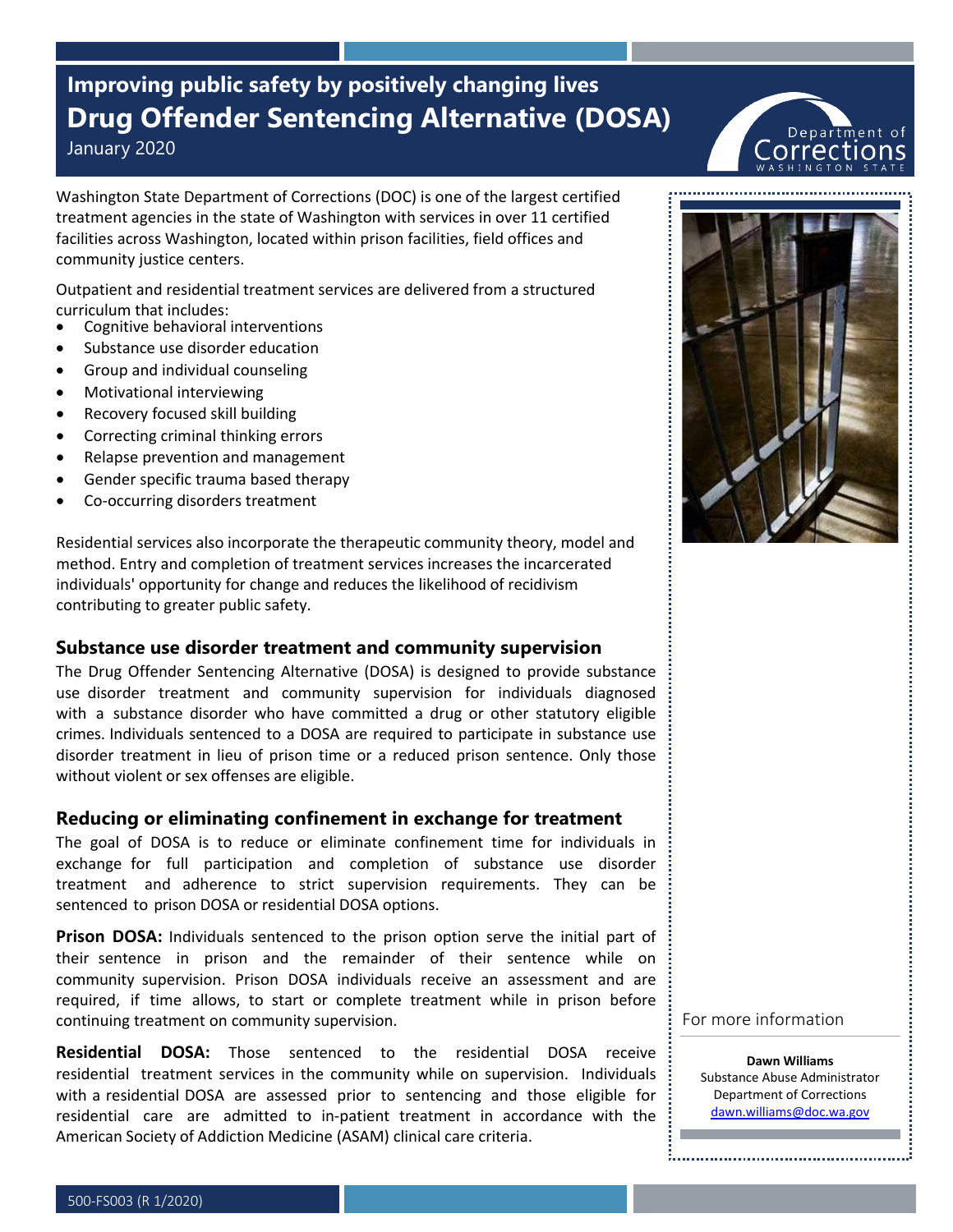

**Prison DOSA Option** *Fiscal Year 2019* 

Causes† : ..............................1,911 Offenders:..........................1,013 †Offenders can serve multiple causes in a single sentence

Demographics of DOSA and General Prison Population (GPP)

| Fiscal Year 2019                      |       |       |
|---------------------------------------|-------|-------|
|                                       | DOSA  | GPP'  |
| Gender:                               |       |       |
| Male                                  | 85.0% | 92.4% |
| Female                                | 15.0% | 7.6%  |
| Age:                                  |       |       |
| Median                                | 34    | 37    |
| Youngest                              | 18    | 16    |
| Oldest                                | 65    | 93    |
| Race:                                 |       |       |
| White                                 | 77.0% | 69.8% |
| <b>Black</b>                          | 12.8% | 17.8% |
| Other                                 | 10.2% | 7.2%  |
| Hispanic:<br>Population as of 6/30/19 | 8.9%  | 13.5% |

Number of Offenders by County of Conviction\*

#### *Fiscal Year 2019*

| Spokane118                                              |  |
|---------------------------------------------------------|--|
| Thurston83                                              |  |
| Snohomish74                                             |  |
|                                                         |  |
| Whatcom37                                               |  |
|                                                         |  |
|                                                         |  |
| Benton24                                                |  |
| *10 counties with the most DOSA sentences<br>are listed |  |

### **Prison DOSA Option**

The Department's policy requires DOSA individuals to receive the highest priority for prison substance use disorder programs. Those sentenced to prison DOSA receive substance use disorder treatment during the confinement time and may be admitted 48 months prior to release.

As of August 31, 2019, 1,601 individuals with the prison DOSA option were serving the community supervision portion of their sentence. While completing the remainder of their sentence on community supervision, they continue to receive treatment as available in the community.

Failure to participate in treatment and adhere to supervision requirements may lead to a revocation of the DOSA. The Department of Corrections has statutory authority to revoke the DOSA.

#### **Revocations**

Of the 1161 individuals sentenced to prison DOSA in fiscal year 2016, 622 (53.6%) did not have their sentences revoked by the Department. When the Department revokes a DOSA sentence, they must serve the remainder of his/ her sentence in prison or jail, depending on the length of sentence remaining and the reason for revocation.

Of the 539 sentences that *were* revoked, 96 were revoked while the individual was serving the prison portion of their sentence. The other revokes occurred while the individualwas in the community.

### **Primary Substance Used by DOSA Offenders\***



\*Data reflects drug preference for offenders sentenced to Prison DOSA during FY17.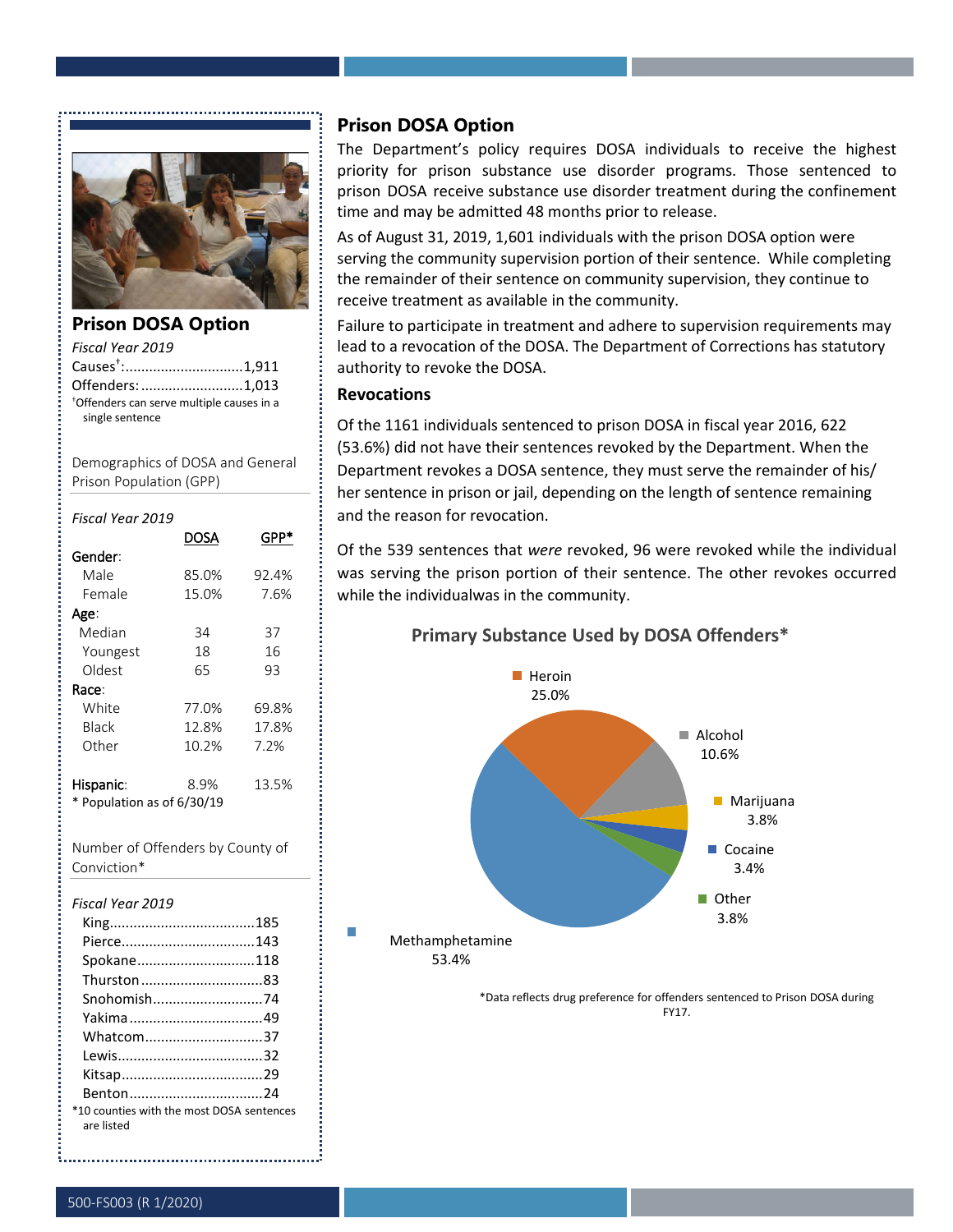### **Residential DOSA Option**

The Residential Drug Offender Sentencing Alternative is a court sentencing alternative that allows eligible individuals to receive residential substance use disorder treatment in the community in lieu of serving time in prison. The court-referred individual receives a substance use disorder assessment prior to sentencing and must agree to enter, participate and complete residential treatment in the community and abide by all other supervision requirements in order to successfully serve the entirety of their sentence in the community. Failure to participate, complete substance use disorder treatment or adhere to supervision requirements may lead to a revocation of the DOSA. The sentencing is given statutory authority to revoke the DOSA.

#### Revocations

Of the 825 individuals sentenced to Residential DOSA in fiscal year 2016, 296 (35.9%) have not had their sentences revoked by the courts. When the Residential DOSA sentence is revoked the individual is required to serve the remainder of his/her sentence in prison or jail. The location is based on the length of sentence remaining and the reason for revocation. The 529 sentences that *were* revoked, were revoked by the courts for either new crimes or violations of sentencing requirements.



**DOSA Sentences by Fiscal Year** 



### **Residential DOSA Option**

| Fiscal Year 2019                                 |  |
|--------------------------------------------------|--|
| Causes <sup>+</sup> :  1,117                     |  |
|                                                  |  |
| *Offenders can serve multiple causes in a single |  |
| sentence                                         |  |

Demographics of DOSA and General Residential Population (GRP)

|                  | DOSA  | GRP                              |
|------------------|-------|----------------------------------|
| Gender:          |       |                                  |
| Male             | 75.0% |                                  |
| Female           | 25.0% |                                  |
| Age:             |       |                                  |
| Median           | 33    | 35                               |
| Youngest         | 19    | 16                               |
| Oldest           | 80    | 96                               |
| Race:            |       |                                  |
| White            | 80.0% | 76.1%                            |
| <b>Black</b>     | 9.0%  | 12.3%                            |
| Other            | 11.0% | 11.5%                            |
| Hispanic:        | 6.7%  | 9.4%                             |
|                  |       | Number of Offenders by County of |
| Conviction*      |       |                                  |
| Fiscal Year 2019 |       |                                  |
|                  |       |                                  |
|                  |       |                                  |
|                  |       |                                  |
|                  |       | Snohomish 62                     |

Lewis......................................... 60 Chelan ...................................... 40 Benton...................................... 34 Grant ........................................ 33 Whatcom.................................. 33 Clark ......................................... 26

\*10 counties with the most DOSA sentences are

listed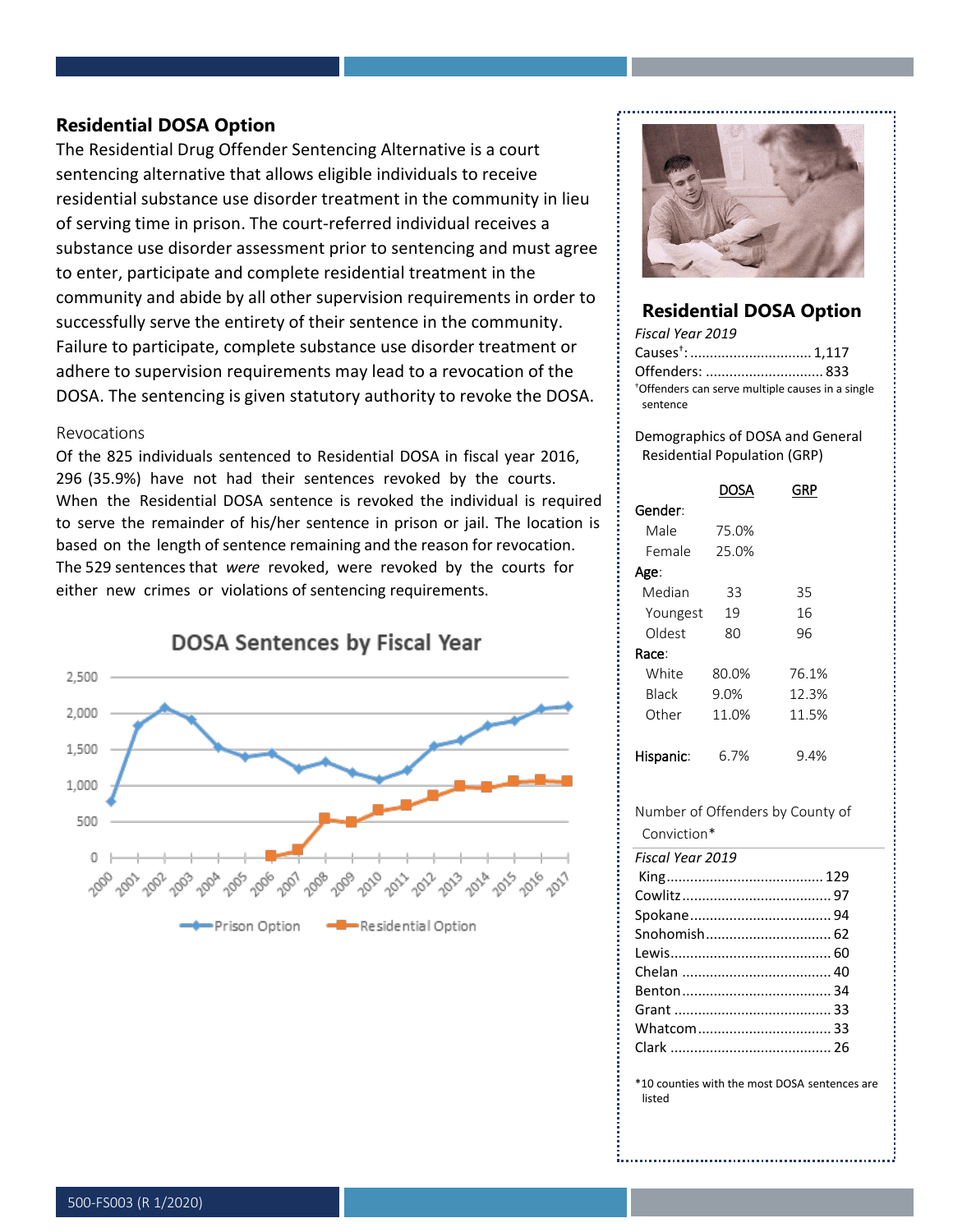# **Drug Offender Sentencing Alternative (DOSA)** January 2020 - Supplement **Improving public safety by positively changing lives**

# **Prison DOSA Option - Supplement**

In Fiscal Year (FY) 2019, 817 individuals left the jurisdiction of the Department of Corrections (DOC) after serving a Prison (DOSA) sentence imposed by the courts. These sentences were imposed in 36 counties.

## **Revocations**

Statewide, 45% individuals released from DOC jurisdiction in FY 2019 completed their Prison DOSA sentence. Fifty-six individuals (6.9%) had their DOSA sentence revoked while serving the prison portion of their sentence. The remaining 761 were serving the community supervision portion of their sentence when revoked. For counties with five or more DOSA individuals, the completion rates varied from 33% in Spokane County to 60% in Snohomish County. Below are charts showing the statewide completion rate and five select counties.





Department of <u>Lorrections</u>

### **Prison DOSA**

*Sentences Ending in FY 2019* Causes† : 1,258 Offenders: 817 †Offenders can serve multiple causes on a single sentence

# **Completion Rate by County\***

| Sentences Ending in FY 2019 |                     |     |                |
|-----------------------------|---------------------|-----|----------------|
|                             | <b>STATFWIDF</b>    | 45% | 817            |
|                             | <b>KITTITAS</b>     | 70% | 10             |
|                             | <b>JEFFERSON</b>    | 67% | 6              |
|                             | <b>CHELAN</b>       | 64% | 14             |
|                             | <b>SNOHOMISH</b>    | 60% | 68             |
|                             | <b>GRAYS HARBOR</b> | 60% | 20             |
|                             | <b>WHATCOM</b>      | 58% | -31            |
|                             | <b>CLARK</b>        | 58% | 19             |
|                             | <b>BENTON</b>       | 57% | -21            |
|                             | OKANOGAN            | 50% | 10             |
|                             | KING                | 45% | 185            |
|                             | CLALLAM             | 44% | 9              |
|                             | <b>I FWIS</b>       | 44% | 16             |
|                             | <b>KITSAP</b>       | 43% | 14             |
|                             | <b>PIFRCF</b>       | 42% | 120            |
|                             | THURSTON            | 40% | 40             |
|                             | WAITA WAITA         | 38% | 8              |
|                             | YAKIMA              | 34% | 41             |
|                             | <b>SPOKANE</b>      | 33% | 108            |
|                             | <b>MASON</b>        | 31% | 16             |
|                             | GRANT               | 29% | 17             |
|                             | <b>FRANKLIN</b>     | 29% | $\overline{7}$ |
|                             | COWLITZ             | 18% | 11             |
|                             |                     |     |                |

\*County of conviction, only counties with 5 or more Prison DOSA offenders are listed